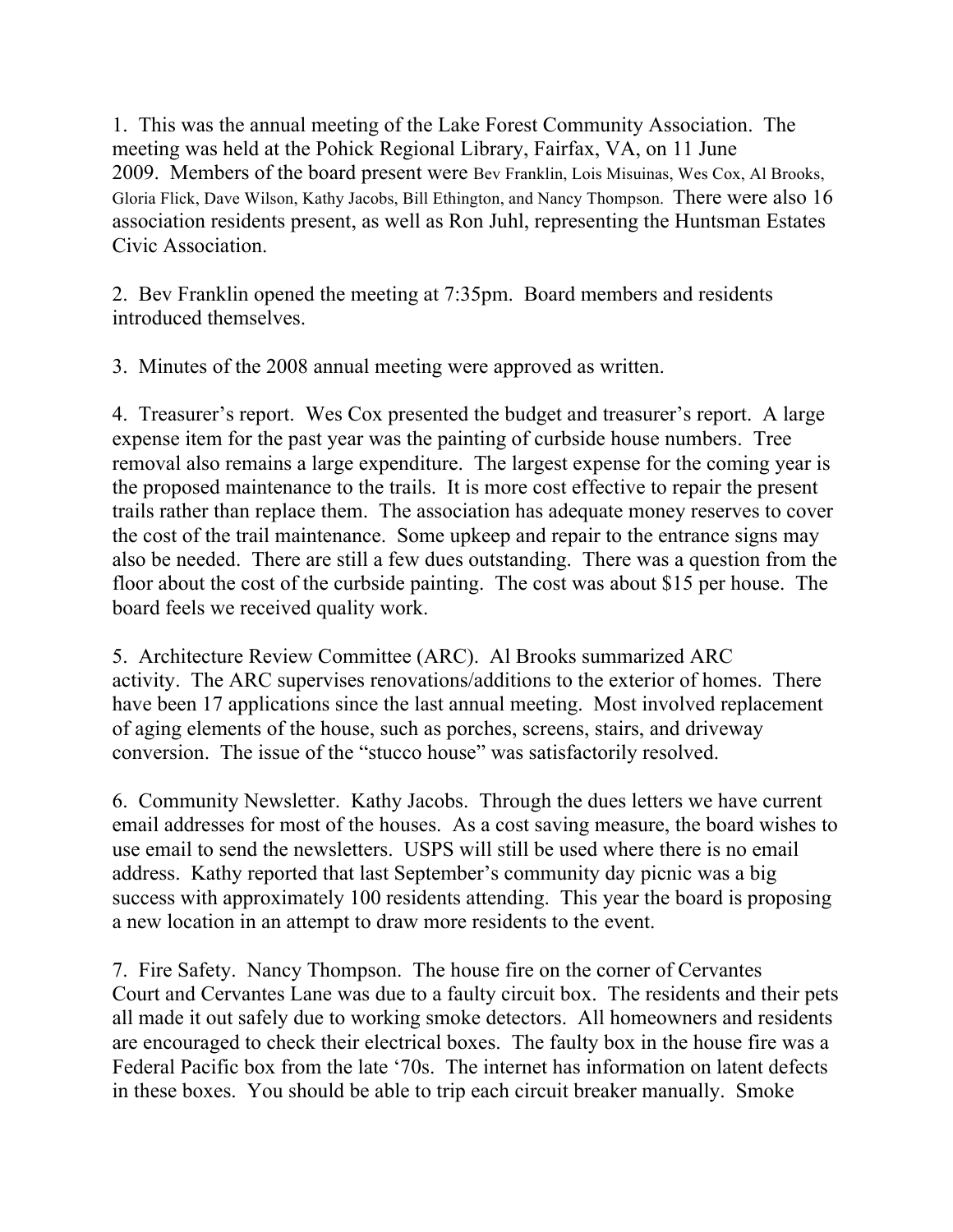detectors that are more than 10 years old should be replaced. Spread the word to your friends and neighbors who are not here tonight. A fire alert warning was available at the meeting for residents to pick up. Fire alerts will also be posted to the website and will be in the next newsletter.

8. AAA Trash. Bev Franklin. The new discounted rate for our association with AAA Trash will be \$23/month. Each home must call AAA and request this rate. The commodity and fuel charges should not be on your bill. Call AAA to have them removed. If you encounter any problems, call Bev. The contract is yet to be signed, so don't call until the end of June. The new contract begins 1 July.

9. Trails and Trees. Bill Ethington. The board, through Bill, approves cutting down trees to protect property and people. Refer to your plat to determine if a tree is on the homeowner's property or community property. The right of way between homeowner property, community property, and county property is not easily evident. Before authorizing tree removal near boundaries, homeowners should check with the board to make sure the tree is on community property. Bev and Bill walked the trails to determine the areas most in need of repair. Bev will get an estimate for the repairs. There was a question from the floor regarding the tree root on Paloma trail that some residents feel make the trail unsafe. It was noted it would be too costly to reroute the trail. Bev asked residents who use the trails to take a broom occasionally to sweep debris off the trails. Sweeping away debris and pulling vines can double the width of the trail. The board does trim bushes that overgrow the trails. There was a question from the floor regarding the board's refusal to help resolve an issue with an adjacent homeowner over a fallen tree. Bev clarified the board only deals with trees on community property. Trees that fall from private property to private property must be resolved with the homeowner insurance companies. There was a question from the floor on bushes/trees that overgrow from private property to private property. You can trim the trees/bushes if you can access them from your property, and trim them to your property line, but you can't kill the trees/bushes. There was a question from the floor on what were the blue boxes in the trees. They are emerald ash borer traps to determine the presence and population of this insect, which attacks and kills ash trees. There was a question about whether or not the website contains names of reliable tree cutting contractors. Bill replied the website contains at least the name of the contractor the board uses (Murray).

10. Proposed Giant gas station in Huntsman Plaza. Bev Franklin raised this subject. Before the Giant complex was built, the corner was all trees. The original proposal did have a gas station as part of the design, but after discussion, the gas station was removed and the proposal was approved with the conditions that the complex be lower to the ground. However, the removal of the gas station and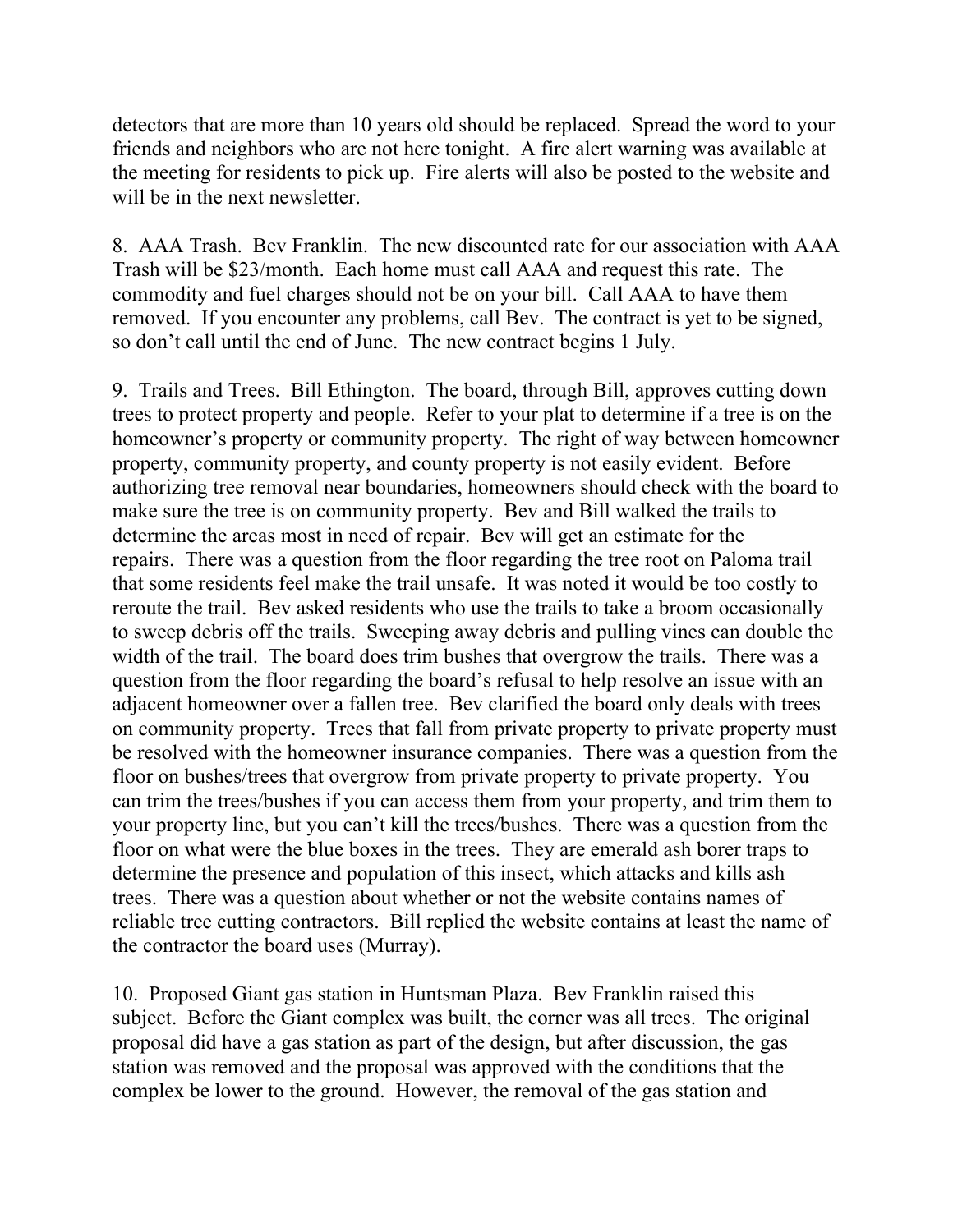approval contingent on that removal was never documented. If we as a homeowner's association or as individual citizens wish to oppose the newly proposed gas station addition, it must be opposed with the concerns for safety, traffic, entrance and exit issues, or environmental impact. The county will not respond to letters that just say "I don't like having a station there." There was a question from the floor on the number of gas pumps. Bev indicated the plans call for six pumps plus a kiosk of vending machines. Bev and Sally met with county zoning office staff this morning to ask questions and present their concerns. There were blueprints of the proposed complex available for review by meeting attendees. There will be public hearings. It is helpful if citizens and homeowners lobby their district supervisor. Our district supervisor is Pat Herrity. The odds are not in our favor as no additional trees will be cut down and there will be little visual impact, as it is already a parking lot. Our homeowners expressed concerns about traffic congestion and the narrow entrance and sharp right turns fuel trucks will have to negotiate to enter the complex. One homeowner's car was hit yesterday by a car pulling out of the Giant complex onto Huntsman without stopping. Ron Juhl, a representative from the Huntsman Estates Civic Association, expressed his desire for our two groups to work together to oppose the gas station. He will coordinate with Bev. Ron has already contacted the engineering company and they are willing to meet. A motion that our homeowner association will oppose a gas station of any size at the Giant complex was made and seconded. The motion passed.

Suggested means of opposing the gas station:

1. Alert our residents via email, USPS, and our signage.

2. Send a form letter to all our residents that they can sign and submit to Mr. Herrity's office.

3. Solicit cooperation and coordination of other home owner associations. Bev has already contacted some of them.

4. For a committee to work this issue. Immediate volunteers were Bev, Sally, and Kelly.

5. Contact the Van Meter Company, who is building the million dollar homes in the area.

There are questions to be addressed, such as is there an emergency plan in the event of a ruptured tank or fuel fire or fuel spill.

11. Other comments or concerns. A resident asked if LFCA should apply to the county to become a community parking district. The concern is about limos, RVs, and trailers parking on the street in the neighborhood. The board will discuss this at the July meeting.